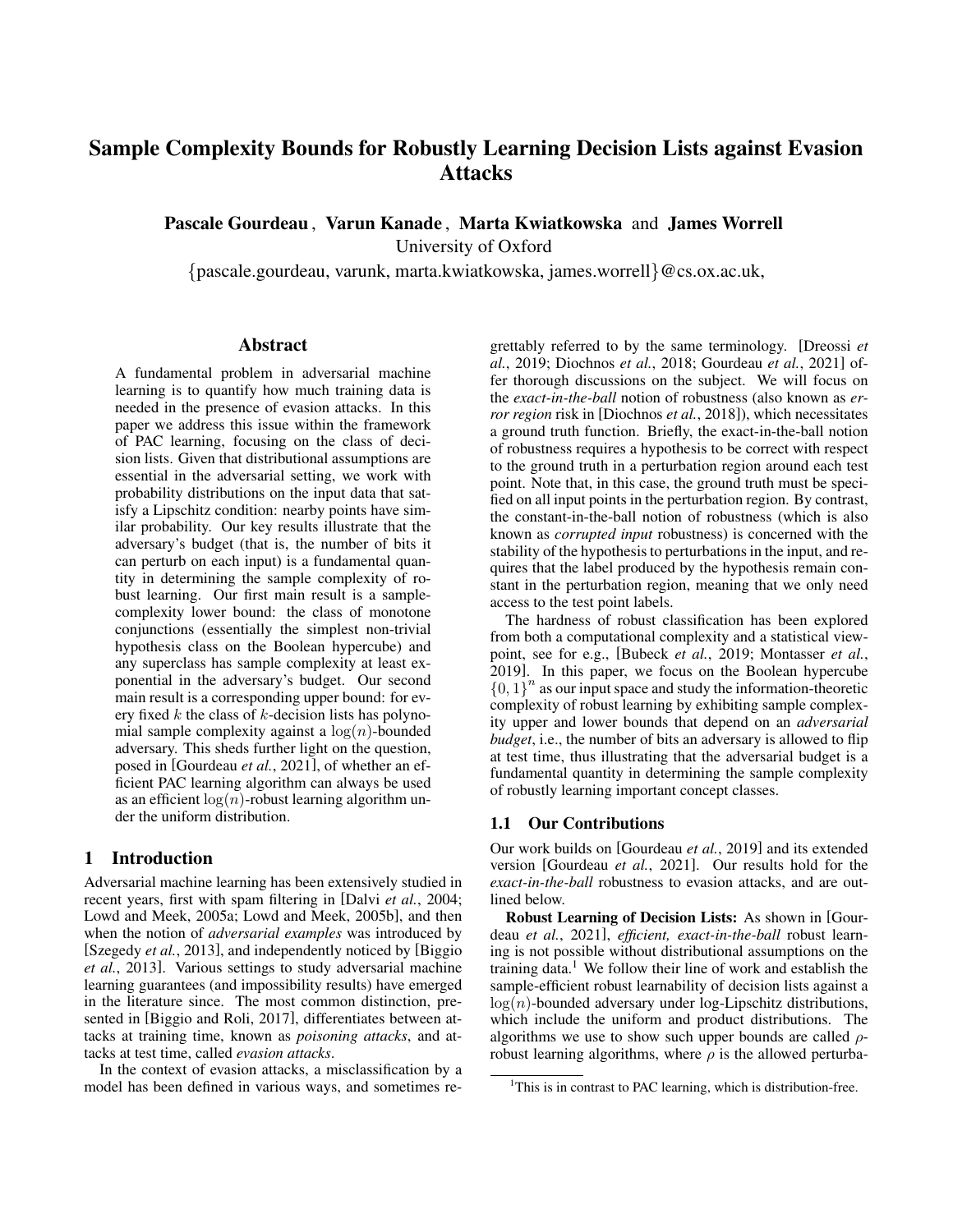tion budget for an adversary. In proving our first result we obtain an isoperimetric bound that may be of independent interest: for a CNF formula  $\varphi$  we give an upper bound on the number of points in the Boolean hypercube within a given Hamming distance to a satisfying assignment of  $\varphi$ . An analogue result was shown only for *monotone* decision lists in [\[Gourdeau](#page-6-0) *et al.*, 2021]. More importantly, [\[Gourdeau](#page-6-0) *et al.*, [2021\]](#page-6-0) suggested the following open problem:

### *Let* A *be a sample-efficient (potentially proper) PAC-learning algorithm for concept class* C*. Is* A *also a sample-efficient* log(n)*-robust learning algorithm for* C *under the uniform distribution?*

So far, all the concept classes that have been studied point towards a positive answer to this question. As log-Lipschitz distributions subsume the uniform distribution, our result thus adds to the body of positive evidence for this problem.

An Adversarial Sample Complexity Lower Bound: To complement the above result, we show that any  $\rho$ -robust learning algorithm for monotone conjunctions must have a sample complexity that is exponential in the number  $\rho$  of bits an adversary is allowed to flip during an evasion attack. Previously, [\[Gourdeau](#page-6-0) *et al.*, 2021] showed that there does not exist such an algorithm with polynomial sample complexity against an adversary that can perturb  $\omega(\log(n))$  bits of the input.

#### 1.2 Related Work

The inevitability of adversarial examples under the constantin-the-ball definition of robustness has been extensively studied, see for e.g., [Fawzi *et al.*[, 2016;](#page-6-11) Fawzi *et al.*[, 2018a;](#page-6-12) Fawzi *et al.*[, 2018b;](#page-6-13) [Gilmer](#page-6-14) *et al.*, 2018; [Shafahi](#page-6-15) *et al.*, 2018; [Tsipras](#page-6-16) *et al.*, 2019; Ilyas *et al.*[, 2019\]](#page-6-17). We first outline related work on sample complexity lower bounds for robust learning. [\[Bhagoji](#page-5-1) *et al.*, 2019] work with the constant-inthe-ball definition of robustness and use an optimal transport cost function to derive lower bounds for learning classes with labels that come from a mixture of Gaussian distributions. [\[Montasser](#page-6-9) *et al.*, 2019] also use this notion of robustness to show a lower bound that depends on a complexity measure adapted to robustness from the shattering dimension of a concept class. Closer to our work, [\[Diochnos](#page-6-18) *et al.*, 2019; [Diochnos](#page-6-19) *et al.*, 2020] exhibit lower bounds for the exact-inthe-ball robust risk. They focus on a family of concentrated distributions, Normal Lévy families, which include, for e.g., the Gaussian distribution on  $\mathbb{R}^n$  and product distribution of dimension  $n$  under the Hamming distance.<sup>[2](#page-1-0)</sup> Instead of looking at a specific class of functions, they allow any concept class that contain concepts that have small enough  $(2^{-\Theta(n)})$ standard error with respect to each other, and so would be indistinguishable for sufficiently small samples. Note that monotone conjunctions satisfy this property. When considering the Boolean hypercube and an adversary that can perturb  $\rho$  bits of the input, they get that any robust PAC learning algorithm for their robust learning setting requires a sample of size  $2^{\Omega(\rho^2/n)}$ . Note that this lower bound is non trivial

only when considering adversaries that can perturb  $\sqrt{n}$  bits or more, while we show a lower bound that is strictly *exponential* in the adversary's budget (though for slightly more restricted concept classes), and thus meaningful for a wider class of adversaries.

In terms of sample complexity upper bounds, [\[Montasser](#page-6-9) *et al.*[, 2019\]](#page-6-9) show sample complexity upper bounds that are linear (ignoring log factors) in the VC dimension and the dual VC dimension of a concept class under the constantin-the-ball notion of robustness, yielding an exponential upper bound in the VC dimension. As noted in [\[Gourdeau](#page-6-0) *et al.*[, 2021\]](#page-6-0), their techniques do not apply to the exact-in-theball setting, which is studied for evasion attacks notably in [\[Diochnos](#page-6-7) *et al.*, 2018; [Mahloujifar and Mahmoody, 2019;](#page-6-20) [Mahloujifar](#page-6-21) *et al.*, 2019; [Gourdeau](#page-6-10) *et al.*, 2019; [Gourdeau](#page-6-0) *et al.*[, 2021\]](#page-6-0). The work of [\[Diochnos](#page-6-7) *et al.*, 2018] addresses the ability of an adversary to cause a blow up the adversarial erfor with respect to the standard error. For instance, they show that, under the uniform distribution, a  $O(\sqrt{n})$ -bounded adversary can cause the probability of a misclassification to be 1/2 given that the standard error is 0.01 for any learning problem. These results are extended in [\[Mahloujifar](#page-6-21) *et al.*, 2019] for a wider family of distributions. Finally, [\[Gourdeau](#page-6-0) *et al.*, [2021\]](#page-6-0) exhibit sample complexity upper bounds for the robust learnability of a variety of concept classes (parities, *monotone* decision lists, and decision trees) under log-Lipschitz distributions for various adversarial budgets.

# 2 Problem Set Up

In this section, we will first recall two definitions of robustness that have been widely used in the literature, and formalize the notion of robustness thresholds in the robust PAClearning framework. We will then review relevant concept classes for this paper, as well as log-Lipschitz distributions, which were introduced in [\[Awasthi](#page-5-2) *et al.*, 2013] and will be the focus of our results.

#### 2.1 Robust Learning

We work in the PAC learning framework of [\[Valiant, 1984\]](#page-6-22) (see Appendix [A.1\)](#page-7-0), but where the (standard) risk function is replaced by a *robust* risk function. Since we focus on the Boolean hypercube  ${0, 1}^n$  as the input space, the only relevant notion of distance between points is the Hamming distance (denoted  $d_H$ ), i.e., the number of bits that differ between two points. Thus, the adversary's perturbation budget will be the number of bits of the input the adversary is allowed to flip to cause a misclassification. We will use the *exact-in-the-ball* definition of robust risk (which is called *error-region* risk in [\[Diochnos](#page-6-7) *et al.*, 2018]). Given respective hypothesis and target functions  $h, c : \mathcal{X} \to \{0, 1\},\$ distribution D on X, and robustness parameter  $\rho > 0$ , the exact-in-the-ball robust risk of  $h$  with respect to  $c$  is defined as  $R_{\rho}^{E}(h, c) = \Pr_{x \sim D} (\exists z \in B_{\rho}(x) : h(z) \neq c(z))$ , where  $B_{\rho}(x) = \{z \in \{0,1\}^{n} \mid d_H(x,z) \leq \rho\}$ . This is in contrast to the more widely-used *constant-in-the-ball* risk function (also called *corrupted-instance* risk from the work of [\[Feige](#page-6-23) *et al.*[, 2015\]](#page-6-23))  $R_{\rho}^{C}(h, c) = \Pr_{x \sim D} (\exists z \in B_{\rho}(x) : h(z) \neq c(x))$ 

<span id="page-1-0"></span> $2$ We work with the uniform distribution, which is a special case of product distributions.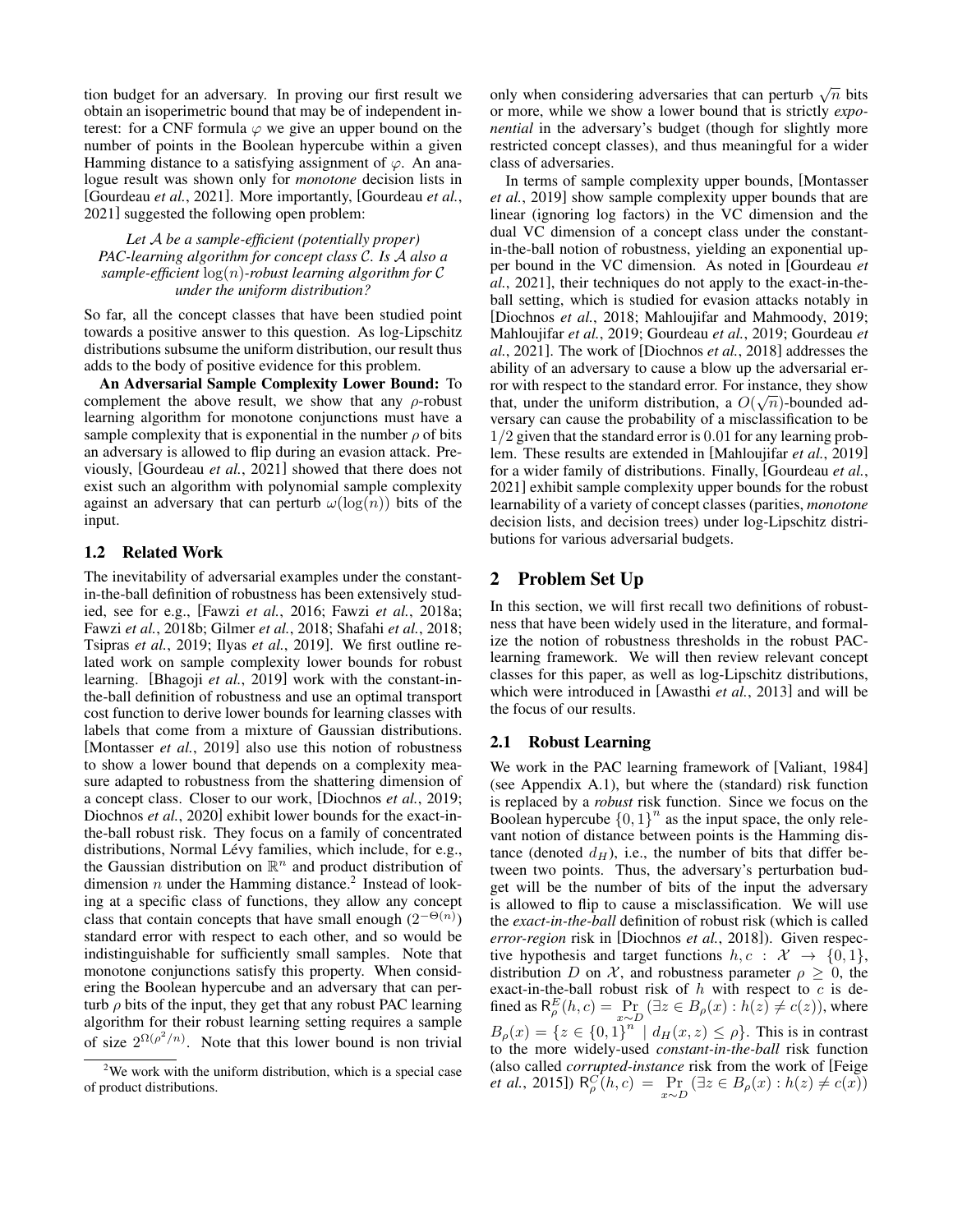where the hypothesis is required to be constant in the perturbation region in addition to being correct with respect to the unperturbed point's label  $c(x)$ .

Both [\[Diochnos](#page-6-7) *et al.*, 2018] and [\[Gourdeau](#page-6-0) *et al.*, 2021] offer a thorough discussion on the advantages and drawbacks of the two notions of robust risk. We will study the *exactin-the-ball* robust risk, as our learning problems have considerable probability mass near the decision boundary. Thus it makes sense to consider the faithfulness of the hypothesis with respect to the target function. The exact-in-the-ball robust risk also has various advantages: if the distribution is supported on the whole input space (e.g., the uniform distribution), exact learnability implies robust learnability and the target concept is always the robust risk minimizer.<sup>[3](#page-2-0)</sup> We have from [\[Gourdeau](#page-6-0) *et al.*, 2021] the following definition of robust learnability with respect to the exact-in-the-ball robust risk. Note that we will henceforth drop the superscript and simply use  $R_{\rho}$  to denote the exact-in-the-ball robust risk.

**Definition 1** ([\[Gourdeau](#page-6-0) *et al.*, 2021]). *Fix a function*  $\rho$  :  $\mathbb{N} \to \mathbb{N}$ *. We say that an algorithm A* efficiently  $\rho$ -robustly learns *a concept class* C *with respect to distribution class*  $D$  *if there exists a polynomial poly* $(\cdot, \cdot, \cdot, \cdot)$  *such that for all*  $n \in \mathbb{N}$ , all target concepts  $c \in \mathcal{C}_n$ , all distributions  $D \in \mathcal{D}_n$ , *and all accuracy and confidence parameters*  $\epsilon, \delta > 0$ , *if*  $m \geq poly(n, 1/\epsilon, 1/\delta, size(c))$ , whenever A is given access *to a sample*  $S ∼ D<sup>m</sup>$  *labelled according to c, it outputs a polynomially evaluable function*  $h: \{0,1\}^n \rightarrow \{0,1\}$  such *that*  $\Pr_{S \sim D^m} (\mathsf{R}_{\rho}(h, c) < \epsilon) > 1 - \delta$ .

#### 2.2 Concept Classes and Distribution Families

Our work uses formulas in the conjunctive normal form (CNF) to show the robust learnability of decision lists. This concept class was proposed and shown to be PAC learnable in [\[Rivest, 1987\]](#page-6-24). Formally, given the maximum size k of a conjunctive clause, a decision list  $f \in k$ -DL is a list  $(K_1, v_1), \ldots, (K_r, v_r)$  of pairs where  $K_j$  is a term in the set of all conjunctions of size at most  $k$  with literals drawn from  ${x_1, \bar{x_1}, \ldots, x_n, \bar{x_n}}$ ,  $v_j$  is a value in  ${0, 1}$ , and  $K_r$  is true. The output  $f(x)$  of f on  $x \in \{0,1\}^n$  is  $v_j$ , where j is the least index such that the conjunction  $K_j$  evaluates to true.

Given  $k, n \in \mathbb{N}$ , we denote by  $\varphi$  a  $\vec{k}$ -CNF on *n* variables, where k refers to the size of the largest clause in  $\varphi$ . Note that the class MON-CONJ of monotone conjunctions, where each variable appears as a positive literal, is a subclass of 1-CNF formulas. Moreover, since decision lists generalize formulas in disjunctive normal form (DNF) and conjunctive normal form, in the sense that  $k$ -CNF ∪  $k$ -DNF ⊂  $k$ -DL, a robust learnability result for  $k$ -DL holds for  $k$ -CNF and  $k$ -DNF as well. We refer the reader to Appendix [A.2](#page-7-1) for more background on conjunctions and k-CNF formulas.

For a formula  $\varphi$ , we will denote by  $S_0(\varphi)$  the probability  $Pr_{x \sim D} (x \models \varphi)$  that x drawn from distribution D results in a satisfying assignment of  $\varphi$ . We will also denote the probability mass  $\Pr_{x \sim D} (\exists z \in B_{\rho}(x) \cdot z \models \varphi)$  of the  $\rho$ -expansion of a satisfying assignment by  $S_\rho(\varphi)$ .

Our robust learnability results will hold for a class of sufficiently smooth distributions, called log-Lipschitz distributions, originally introduced in [\[Awasthi](#page-5-2) *et al.*, 2013]:

**Definition 2.** A distribution D on  $\{0, 1\}^n$  is said to be  $\alpha$ -log-Lipschitz if for all input points  $x, x' \in \{0,1\}^n$ , if  $d_H(x,x') = 0$ 1, then  $|\log(D(x)) - \log(D(x'))| \leq \log(\alpha)$ .

Neighbouring points in  ${0,1}^n$  have probability masses that differ by at most a multiplicative factor of  $\alpha$  under  $\alpha$ log-Lipschitz distributions. The decay of probability mass along a chain of neighbouring points is thus at most exponential; not having sharp changes to the underlying distribution is a very natural assumption, and one weaker than many often make in the literature. Note that features are allowed a small dependence between each other and, by construction, log-Lipschitz distributions are supported on the whole input space. Notable examples of log-Lipschitz distributions are the uniform distribution (with parameter  $\alpha = 1$ ) and the class of product distributions with bounded means.

# 3 The  $log(n)$ -Expansion of Satisfying Assignments for k-CNF Formulas

In this section, we show that, under log-Lipschitz distributions, the probability mass of the  $log(n)$ -expansion of the set of satisfying assignments of a  $k$ -CNF formula can be bounded above by an arbitrary constant  $\varepsilon > 0$ , given an upper bound on the probability of a satisfying assignment. The latter bound is polynomial in  $\varepsilon$  and  $1/n$ . While this result is of general interest, our goal is to prove the efficient robust learnability of decision lists against a  $log(n)$ -bounded adversary. Here the relevant fact is that, given two decision lists  $c, h \in k$ -DL, the set of inputs in which c and h differ can be written as a disjunction of quadratically many (in the combined length of c and h) k-CNF formulas. The  $log(n)$ expansion of this set is then the set of inputs where a  $log(n)$ bounded adversary can force an error at test time. This is the main technical contribution of this paper, and the theorem is stated below. The combinatorial approach, below, vastly differs from the approach of [\[Gourdeau](#page-6-0) *et al.*, 2021] in the special case of monotone  $k$ -DL, which relied on facts about propositional logic.

<span id="page-2-2"></span>**Theorem 3.** Suppose that  $\varphi \in k$ -CNF and let D be an  $\alpha$ *log-Lipschitz distribution on the valuations of* φ*. Then there exist constants*  $C_1, C_2, C_3, C_4 \geq 0$  *that depend on*  $\alpha$  *and* k *such that if the probability of a satisfying assignment satisfies*  $S_0(\varphi) < C_1 \varepsilon^{C_2} \min \{ \varepsilon^{C_3}, n^{-C_4} \}$ , then the  $\log(n)$ *expansion of the set of satisfying assignments has probability mass bounded above by* ε*.*

<span id="page-2-1"></span>Corollary 4. *The class of* k*-decision lists is efficiently* log(n)*-robustly learnable under log-Lipschitz distributions.*

The proof of Corollary [4](#page-2-1) is similar to Theorem 24 in [\[Gour](#page-6-0)deau *et al.*[, 2021\]](#page-6-0), and is included in Appendix [B.](#page-7-2) We note that it is imperative that the constants  $C_i$  do not depend on the learning parameters or the input dimension, as the quantity  $C_1 \varepsilon^{C_2}$  min  $\{\varepsilon^{C_3}, n^{-C_4}\}\$  is directly used as the accuracy parameter in the (proper) PAC learning algorithm for decision lists, which is used as a black box.

<span id="page-2-0"></span><sup>&</sup>lt;sup>3</sup>This is not necessarily the case with the constant-in-the-ball definition [\[Gourdeau](#page-6-0) *et al.*, 2021].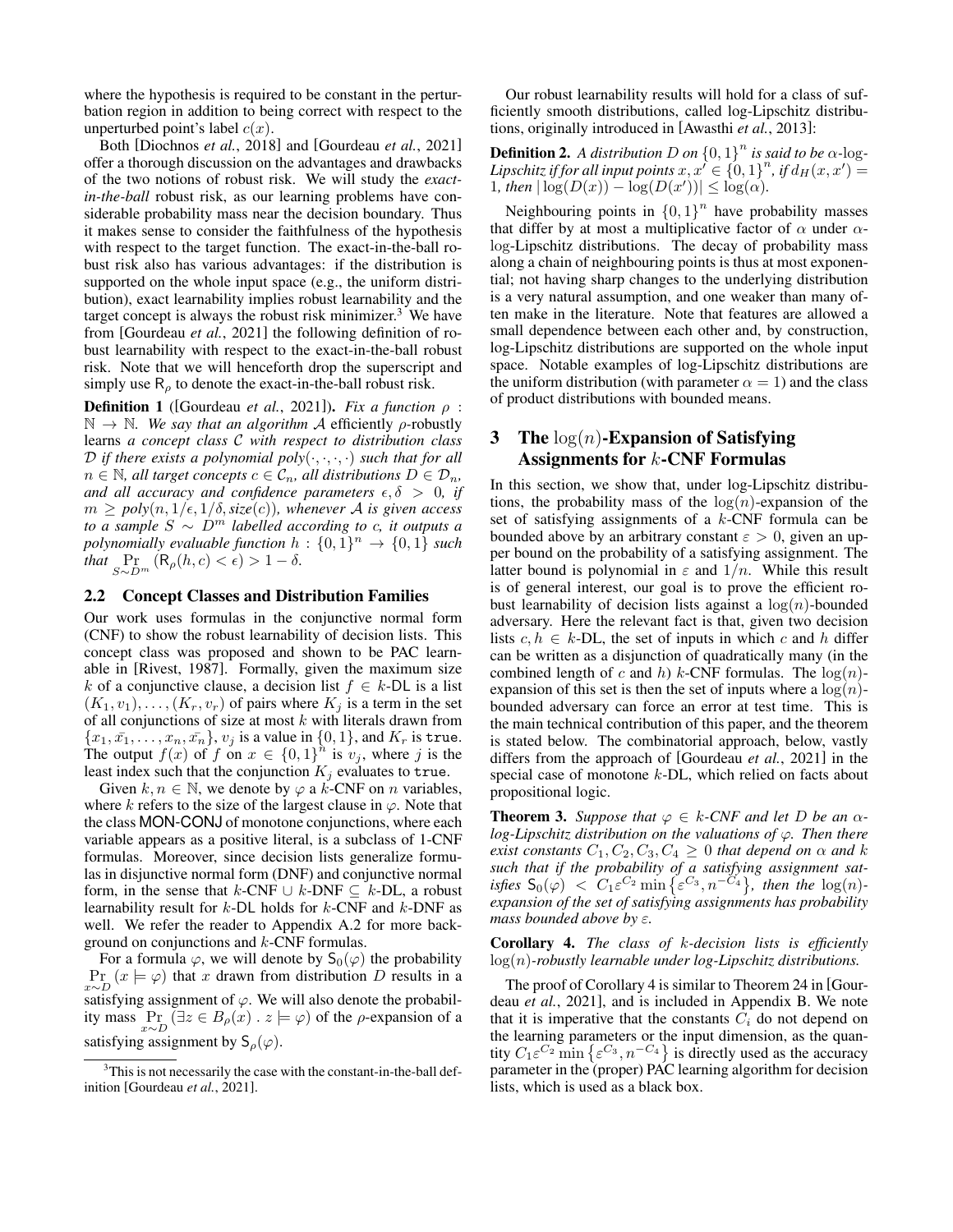To prove Theorem [3,](#page-2-2) we will need several lemmas outlined below, which are either taken directly or slightly adapted from [\[Gourdeau](#page-6-0) *et al.*, 2021]. The first is an adaptation of Lemma 17 in [\[Gourdeau](#page-6-0) *et al.*, 2021] for conjunctions, which was originally stated for decision lists:

<span id="page-3-1"></span>**Lemma 5.** Let  $\varphi$  be a conjunction and let D be an  $\alpha$ -log-*Lipschitz distribution.* If  $\Pr_{x \sim D} (x \models \varphi) < (1 + \alpha)^{-d}$ , then  $\varphi$ *is a conjunction on at least* d *variables.*

The second result, which states an upper bound on the expansion of satisfying assignments for conjunctions, will be used for the base case of the induction proof.

<span id="page-3-2"></span>Lemma 6. *Let* D *be an* α*-*log*-Lipschitz distribution on the* n*-dimensional Boolean hypercube and let* φ *be a conjunction of d literals.* Set  $\eta = \frac{1}{1+\alpha}$ *. Then for all*  $0 \< \varepsilon \< \ 1/2$ , if  $d \geq \max \left\{ \frac{4}{\eta^2} \log \left( \frac{1}{\varepsilon} \right), \frac{2\rho}{\eta} \right\}$ , then  $\Pr_{x \sim D} ((\exists y \in B_{\rho}(x) \cdot y \models \varphi)) \le \varepsilon.$ 

Finally, we will use the following lemma, which will be used in the inductive step of the induction proof.

<span id="page-3-0"></span>**Lemma 7.** Let  $\varphi$  be a k-CNF formula that has a set of *variable-disjoint clauses of size* M*. Let* D *be an* α*-log-Lipschitz distribution on valuations for* φ*. Let* 0 < ε < 1/2 *be arbitrary and set*  $\eta := (1+\alpha)^{-k}$ *. If*  $M \geq$  $\max\left\{\frac{4}{\eta^2}\log\left(\frac{1}{\varepsilon}\right),\frac{2\rho}{\eta}\right\}$  then  $\Pr_{x\sim D}\left(\exists y\in B_\rho(x)\cdot y\models\varphi\right)\leq\varepsilon$ .

We are now ready to prove Theorem [3.](#page-2-2) The main idea behind the proof is to consider a given k-CNF formula  $\varphi$  and distinguish two cases: (i) either  $\varphi$  contains a sufficiently-large set of variable-disjoint clauses, in which case the adversary is not powerful enough to make  $\varphi$  satisfied by Lemma [7;](#page-3-0) or (ii) we can rewrite  $\varphi$  as the disjunction of a sufficiently small number of  $(k - 1)$ -CNF formulas, which allows us to use the induction hypothesis to get the desired result. The final step of the proof is to derive the constants mentioned in the statement of Theorem [3.](#page-2-2)

*Proof of Theorem [3.](#page-2-2)* We will use the lemmas above and restrictions on  $\varphi$  to show the following.

*Induction hypothesis:* Suppose that  $\varphi \in (k-1)$ -CNF and let D be an  $\alpha$ -log-Lipschitz distribution on the valuations of  $\varphi$ . Then there exists constants  $C_1, C_2, C_3, C_4 \geq 0$  that depend on  $\alpha$  and k and satisfy  $C_3 \geq \frac{\eta}{2} C_4$  such that if  $\mathsf{S}_0(\varphi) < C_1 \varepsilon^{C_2} \min \left\{ \varepsilon^{C_3}, n^{-C_4} \right\}$ , then  $\mathsf{S}_{\log(n)}(\varphi) \le \varepsilon$ .

*Base case:* This follows from Lemmas [5](#page-3-1) and [6.](#page-3-2) Set  $\eta$  to  $(1+\alpha)^{-1}$ , and  $C_1 = 1$ ,  $C_2 = 0$ ,  $C_3 = \frac{4}{\eta^2}$  and  $C_4 = \frac{2}{\eta}$ . Note that  $C_3 \geq \frac{\eta}{2} C_4$ .

*Inductive step:* Suppose  $\varphi \in k$ -CNF and let D be an  $\alpha$ -log-Lipschitz distribution on the valuations of  $\varphi$ . Set  $\eta = (1 +$  $\alpha$ )<sup>-k</sup>. Let  $C'_1, C'_2, C'_3, C'_4$  be the constants in the induction hypothesis for  $\varphi \in (k-1)$ -CNF. Set the following constants:

$$
C_1 = C'_1 2^{-k(C'_2 + C'_3)}
$$
  
\n
$$
C_3 = \frac{8}{\eta^2} \max \{C'_2, C'_3\}
$$
  
\n
$$
C_4 = \frac{2}{\eta} \max \{C'_2, C'_3\},
$$

and note that these are all constants that depend on k and  $\alpha$ by the induction hypothesis, and that  $C_3 \geq \frac{\eta}{2} C_4$ .

Let  $S_0(\varphi) < C_1 \varepsilon^{C_2} \min \{ \varepsilon^{C_3}, n^{-C_4} \}.$  Let M be a maximal set of clauses of  $\varphi$  such that no two clauses contain the same variable. Denote by  $I_{\mathcal{M}}$  the indices of the variables in M and let  $M = \max\left\{\frac{4}{\eta^2}\log\frac{1}{\varepsilon}, \frac{2}{\eta}\log n\right\}.$ 

We distinguish two cases:

(i)  $|M| \geq M$ :

We can then invoke Lemma [7](#page-3-0) and guarantee that  $S_{\log(n)} \leq \varepsilon$ , and we get the required result.

(ii)  $|M| < M$ :

Then let  $\mathcal{A}_{\mathcal{M}}$  be the set of assignments of variables in  $\mathcal{M}$ , i.e.  $a \in A_{\mathcal{M}}$  is a function  $a: I_{\mathcal{M}} \to \{0, 1\}$ , which represents a partial assignment of variables in  $\varphi$ . We can thus rewrite  $\varphi$ as follows:

$$
\varphi \equiv \bigvee_{a \in \mathcal{A}_{\mathcal{M}}} \left( \varphi_a \wedge \bigwedge_{i \in I_{\mathcal{M}}} l_i \right) ,
$$

where  $\varphi_a$  is the restriction of  $\varphi$  under assignment a and  $l_i$  is  $x_i$  in case  $a(i) = 1$  and  $\bar{x_i}$  otherwise. For short, denote by  $\varphi'_a$ the formula  $\varphi_a \wedge \bigwedge_{i \in I_{\mathcal{M}}} l_i$ . By the maximality of M every clause in  $\varphi$  mentions some variable in M, and hence  $\varphi'_a$  is  $(k-1)$ -CNF. Moreover, the formulas  $\varphi'_a$  are disjoint, in the sense that if some assignment x satisfies  $\varphi'_a$ , it will not satisfy another  $\varphi'_b$  for a distinct index b. Note also that

$$
A_{n,\varepsilon} := |\mathcal{A}_{\mathcal{M}}| \leq 2^k \max \left\{ \left( \frac{1}{\varepsilon} \right)^{4/\eta^2}, n^{2/\eta} \right\} .
$$

Thus,

<span id="page-3-3"></span>
$$
S_0(\varphi) = \sum_{a \in A_{\mathcal{M}}} \Pr_{x \sim D} \left( x \models \varphi'_a \right) = \sum_{a \in A_{\mathcal{M}}} S_0(\varphi'_a) \quad . \tag{1}
$$

By the induction hypothesis, we can guarantee that if

<span id="page-3-4"></span>
$$
\mathsf{S}_{0}(\varphi_{a}') < C_{1}'\left(\frac{\varepsilon}{A_{n,\varepsilon}}\right)^{C_{2}'} \min\left\{\left(\frac{\varepsilon}{A_{n,\varepsilon}}\right)^{C_{3}'} , n^{-C_{4}'}\right\} \tag{2}
$$

for all  $\varphi'_a$  then the  $\log(n)$ -expansion  $S_{\log(n)}(\varphi)$  can be bounded as follows:

$$
S_{\log(n)}(\varphi) = \Pr_{x \sim D} (\exists z \in B_{\log n}(x) \cdot z \models \varphi)
$$
  
= 
$$
\sum_{a \in A_{\mathcal{M}}} \Pr_{x \sim D} (\exists z \in B_{\log n}(x) \cdot z \models \varphi'_a)
$$
  

$$
\leq \sum_{a \in A_{\mathcal{M}}} \frac{\varepsilon}{A_{n,\varepsilon}}
$$
(I.H.)  
= 
$$
\varepsilon
$$
.

By Equation [1,](#page-3-3) the upper bound  $S_0(\varphi)$  <  $C_1 \varepsilon^{C_2}$  min  $\{\varepsilon^{C_3}, n^{-C_4}\}\$  on the probability of a satisfying assignment for  $\varphi$  implies an upper bound  $\mathsf{S}_0(\varphi_a')$  <  $C_1 \varepsilon^{C_2} \min \left\{ \varepsilon^{C_3}, n^{-C_4} \right\}$  on the probability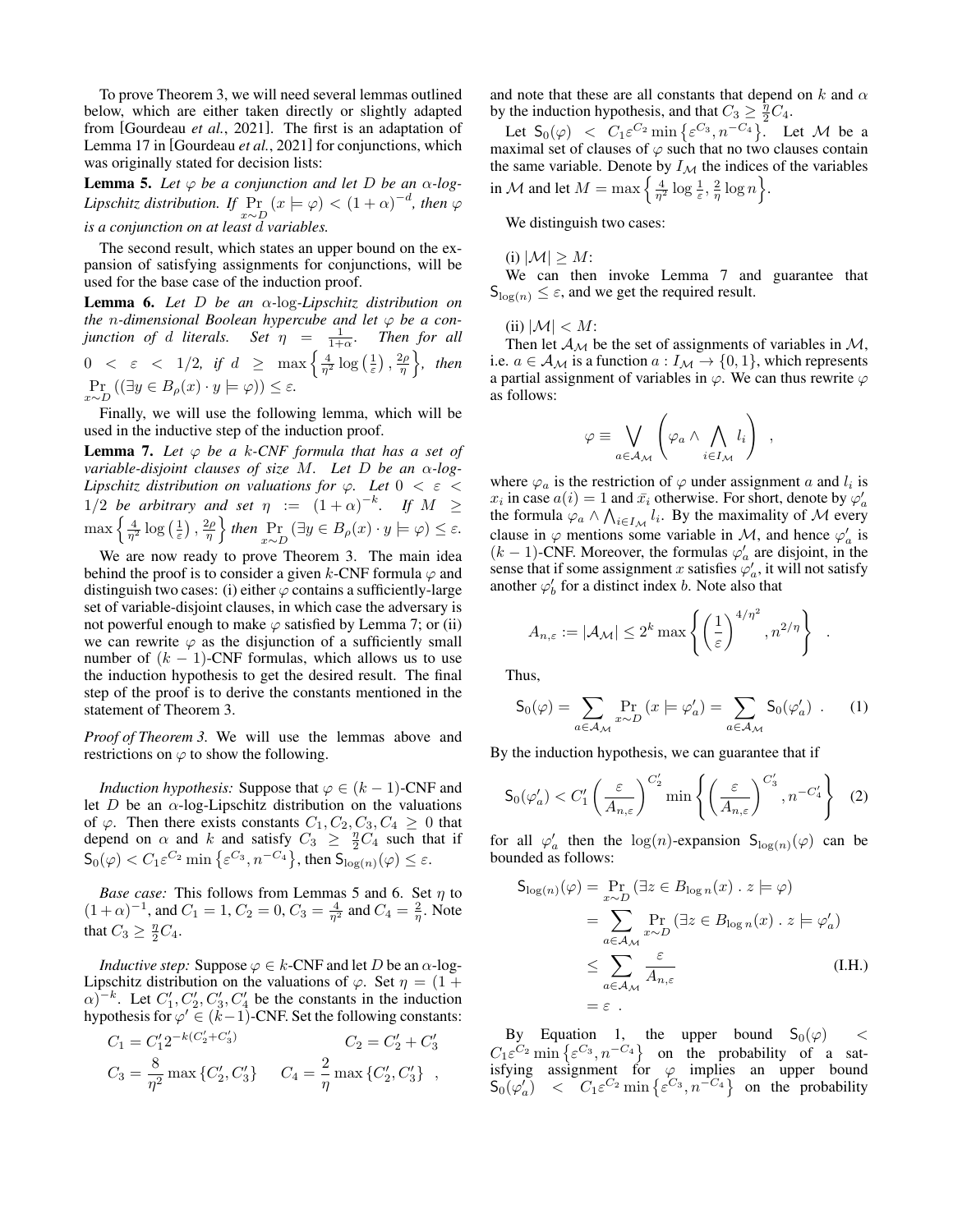of the restrictions  $\varphi'_a$ . Thus it only remains to show that the condition on  $S_0(\varphi)$  implies that Equation [2](#page-3-4) holds.

Let us rewrite the RHS of Equation [2](#page-3-4) as follows, where each of the equations is a stricter condition on  $S_0(\varphi_a)$  than its predecessor:

$$
C'_{1}\left(\frac{\varepsilon}{A_{n,\varepsilon}}\right)^{C'_{2}}\min\left\{\left(\frac{\varepsilon}{A_{n,\varepsilon}}\right)^{C'_{3}}, n^{-C'_{4}}\right\}
$$
  
\n
$$
\geq C'_{1}\left(\frac{\varepsilon}{2^{k}}\right)^{C'_{2}}\min\left\{\varepsilon^{4C'_{2}/\eta^{2}}, n^{-2C'_{2}/\eta}\right\}
$$
  
\n
$$
\times \min\left\{\left(\frac{\varepsilon^{1+4/\eta^{2}}}{2^{k}}\right)^{C'_{3}}, \left(\frac{\varepsilon n^{-2/\eta}}{2^{k}}\right)^{C'_{3}}, n^{-C'_{4}}\right\}
$$
  
\n
$$
= C'_{1}\left(\frac{\varepsilon}{2^{k}}\right)^{C'_{2}}\min\left\{\varepsilon^{4C'_{2}/\eta^{2}}, n^{-2C'_{2}/\eta}\right\}
$$
  
\n
$$
\times \min\left\{\left(\frac{\varepsilon^{1+4/\eta^{2}}}{2^{k}}\right)^{C'_{3}}, \left(\frac{\varepsilon n^{-2/\eta}}{2^{k}}\right)^{C'_{3}}\right\}
$$
  
\n
$$
= C'_{1}2^{-k(C'_{2}+C'_{3})}\varepsilon^{C'_{2}+C'_{3}}\min\left\{\varepsilon^{4C'_{2}/\eta^{2}}, n^{-2C'_{2}/\eta}\right\}
$$
  
\n
$$
\times \min\left\{\varepsilon^{4C'_{3}/\eta^{2}}, n^{-2C'_{3}/\eta}\right\}
$$
  
\n
$$
\geq C'_{1}2^{-k(C'_{2}+C'_{3})}\varepsilon^{C'_{2}+C'_{3}}
$$
  
\n
$$
\times \min\left\{\varepsilon^{8C'_{2}/\eta^{2}}, n^{-4C'_{2}/\eta}, \varepsilon^{8C'_{3}/\eta^{2}}, n^{-4C'_{3}/\eta}\right\}
$$
  
\n
$$
= C'_{1}2^{-k(C'_{2}+C'_{3})}\varepsilon^{C'_{2}+C'_{3}}
$$
  
\n
$$
\times \min\left\{\varepsilon^{8}\max\{c'_{2}, c'_{3}\}/\eta^{2}, n^{-4}\max\{c'_{2}, c'_{3}\}/\eta\right\}
$$
  
\n $$ 

where the first step is by definition of  $A_{n,\varepsilon}$ , the second from the induction hypothesis, which guarantees  $C_3' \geq \frac{\eta}{2} C_4'$ , and the fourth from the property  $\min\{a, b\} \cdot \min\{c, d\} \ge$  $\min\left\{a^2, b^2, c^2, d^2\right\}$ . Finally, the last equality follows by the definition of the  $C_i$ 's.

Note that we set  $\eta = (1 + \alpha)^{-k}$  to be able to apply Lemma [7](#page-3-0) in the first part of the inductive step. Then,  $A_{n,\epsilon}$ is a function of  $\eta = (1 + \alpha)^{-k}$ . When we consider the distribution on the valuations of the restriction  $\varphi'_a$ , we still operate with an  $\alpha$ -log-Lipschitz distribution on its valuations, by log-Lipschitz facts (see Appendix [A.3\)](#page-7-3).

*Constants.* We want to get explicit constants  $C_1, C_2, C_3$ and  $C_4$  as a function of k and  $\eta$ . Note that  $\eta = (1 + \alpha)^{-k}$  is dependent on  $k$ . Let us recall the recurrence system from the inductive step:

$$
C_1^{(k)} = C_1^{(k-1)} 2^{-k(C_2^{(k-1)} + C_3^{(k-1)})}
$$
  
\n
$$
C_2^{(k)} = C_2^{(k-1)} + C_3^{(k-1)}
$$
  
\n
$$
C_3^{(k)} = \frac{8}{\eta^2} \max \left\{ C_2^{(k-1)}, C_3^{(k-1)} \right\}
$$
  
\n
$$
C_4^{(k)} = \frac{2}{\eta} \max \left\{ C_2^{(k-1)}, C_3^{(k-1)} \right\}.
$$

It is easy to see that  $C_3^{(k)} \ge C_2^{(k)}$  for all  $k \in \mathbb{N}$ . If we fix  $\eta = (1 + \alpha)^{-k}$  at each level of the recurrence, we can now consider the following recurrence system, which dominates the previous one:

$$
\begin{aligned} C_1^{(k)} &= C_1^{(k-1)} 2^{-2k C_3^{(k-1)}} \qquad \qquad C_2^{(k)} = 2 C_3^{(k-1)} \\ C_3^{(k)} &= \frac{8}{\eta^2} C_3^{(k-1)} \qquad \qquad C_4^{(k)} = \frac{2}{\eta} C_3^{(k-1)} \ . \end{aligned}
$$

We can now see that

$$
C_2^{(k)} = 2\left(\frac{8}{\eta^2}\right)^{k-1} = 2(8(1+\alpha)^{2k})^{k-1}
$$
  
\n
$$
C_3^{(k)} = \left(\frac{8}{\eta^2}\right)^k = (8(1+\alpha)^{2k})^k
$$
  
\n
$$
C_4^{(k)} = \frac{2}{\eta} \left(\frac{8}{\eta^2}\right)^{k-1} = 2(1+\alpha)^k (8(1+\alpha)^{2k})^{k-1}
$$

Finally, we can get a lower bound on the value of  $C_1^{(k)}$  as follows:

$$
C_1^{(k)} = \prod_{i=2}^k 2^{-2iC_3^{(i-1)}}
$$
  
=  $2^{-2\sum_{i=2}^k i \left(\frac{8}{\eta^2}\right)^{(i-1)}}$   
 $\geq 2^{-2k^2 \left(\frac{8}{\eta^2}\right)^{(k-1)}}$   
=  $2^{-2k^2 (8(1+\alpha)^{2k})^{k-1}}$ .

# $\Box$

.

# 4 An Adversarial Sample Complexity Lower Bound

In this section, we will show that any robust learning algorithm for monotone conjunctions under the uniform distribution must have an exponential sample-complexity dependence on an adversary's budget  $\rho$ . This result extends to any superclass of monotone conjunctions, such as CNF formulas, decision lists and halfspaces. It is a generalization of Theorem 13 in [\[Gourdeau](#page-6-0) *et al.*, 2021], which shows that no sample-efficient robust learning algorithm exists for monotone conjunctions against adversaries that can perturb  $\omega(\log(n))$  bits of the input under the uniform distribution.

The idea behind the proof is to show that, for a fixed constant  $\kappa$  < 2, and sufficiently large input dimension, a sample of size  $2^{\kappa \rho}$  from the uniform distribution won't be able to distinguish between two disjoint conjunctions of length  $2\rho$ . However, the robust risk between these two conjunctions can be lower bounded by a constant. Hence, there does not exist a robust learning algorithm with sample complexity  $2^{\kappa \rho}$  that works for the uniform distribution, and arbitrary input dimension and confidence and accuracy parameters.

Recall that the sample complexity of PAC learning conjunctions is  $\Theta(n)$  in the non-adversarial setting. On the other hand, our adversarial lower bound in terms of the robust parameter is super linear in  $n$  as soon as the adversary can perrameter is super linear in *n* as soon as the turb more than  $log(\sqrt{n}))$  bits of the input.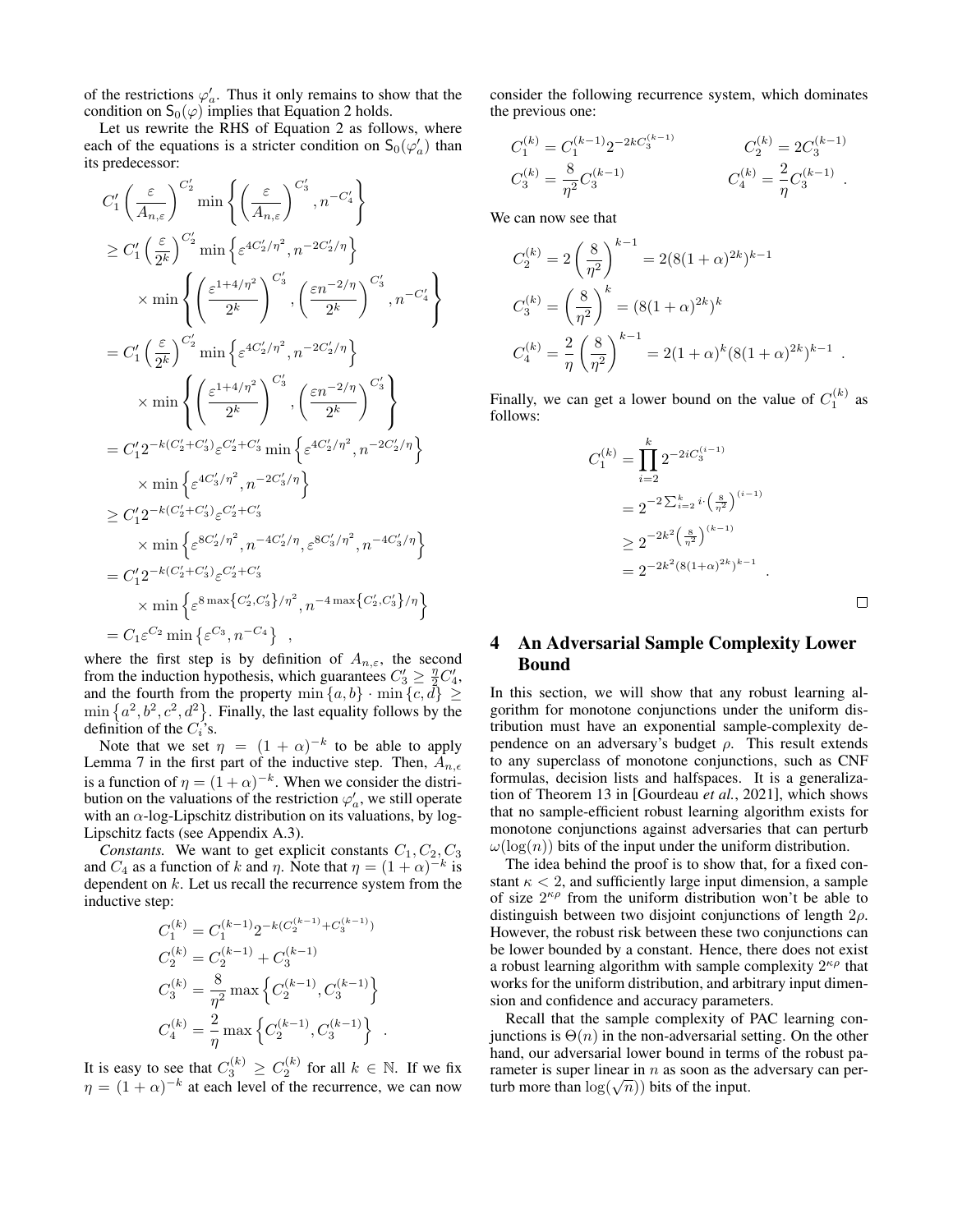<span id="page-5-4"></span>Theorem 8. *Fix a positive increasing robustness function* ρ :  $\mathbb{N} \to \mathbb{N}$ *. For*  $\kappa < 2$  *and sufficiently large input dimensions* n*, any* ρ(n)*-robust learning algorithm for MON-CONJ has a sample complexity lower bound of* 2 κρ(n) *under the uniform distribution.*

The proof of the theorem follows similar reasoning as Theorem 13 in [\[Gourdeau](#page-6-0) *et al.*, 2021], and is included in Appendix [C.](#page-7-4) The main difference in the proof is its reliance on the following lemma, which shows that, for sufficiently large input dimensions, a sample of size  $2^{\kappa \rho}$  from the uniform distribution will look constant with probability 1/2 if labelled by two disjoint monotone conjunctions of length  $2\rho$ . As shown in Lemma [14,](#page-7-5) which can be found in Appendix [C,](#page-7-4) these two conjunctions have a robust risk bounded below by a constant against each other.

<span id="page-5-5"></span>**Lemma 9.** For any constant  $\kappa < 2$ , for any robustness pa*rameter*  $\rho \leq n/4$ *, for any disjoint monotone conjunctions*  $c_1, c_2$  *of length*  $2\rho$ *, there exists*  $n_0$  *such that for all*  $n \geq n_0$ *, a sample* S *of size* 2 κρ *sampled i.i.d. from* D *will have that*  $c_1(x) = c_2(x) = 0$  *for all*  $x \in S$  *with probability at least* 1/2*.*

*Proof.* We begin by bounding the probability that  $c_1$  and  $c_2$ agree on an i.i.d. sample of size  $m$ . We have

<span id="page-5-3"></span>
$$
\Pr_{S \sim D^m} (\forall x \in S \cdot c_1(x) = c_2(x) = 0) = \left(1 - \frac{1}{2^{2\rho}}\right)^{2m} .
$$
\n(3)

In particular, if

<span id="page-5-6"></span>
$$
m \le \frac{\log(2)}{2\log(2^{2\rho}/(2^{2\rho}-1))} , \qquad (4)
$$

then the RHS of Equation [3](#page-5-3) is at least  $1/2$ .

Now, let us consider the following limit, where  $\rho$  is a function of the input parameter  $n$ :

$$
\lim_{n \to \infty} 2^{\kappa \rho} \log \left( \frac{2^{2\rho}}{2^{2\rho} - 1} \right) = \frac{-\log(4)}{\kappa \log(2)} \lim_{n \to \infty} \frac{2^{\kappa \rho}}{1 - 2^{2\rho}}
$$

$$
= \frac{-\log(4)}{\kappa \log(2)} \frac{\kappa \log(2)}{-2 \log(2)} \lim_{n \to \infty} \frac{2^{\kappa \rho}}{2^{2\rho}}
$$

$$
= \lim_{n \to \infty} 2^{(\kappa - 2)\rho}
$$

$$
= \begin{cases} 0 & \text{if } \kappa < 2 \\ 1 & \text{if } \kappa = 2 \\ \infty & \text{if } \kappa > 2 \end{cases}
$$

where the first two equalities follow from l'Hôpital's rule.

Thus if 
$$
\kappa < 2
$$
 then  $2^{\kappa \rho}$  is  $o\left(\left(\log\left(\frac{2^{2\rho}}{2^{2\rho}-1}\right)\right)^{-1}\right)$ .

Remark 10. *Note that for a given* κ < 2*, the lower bound*  $2^{\kappa \rho}$  holds only for sufficiently large  $\rho(n)$ . By looking at Equa*tion* [3,](#page-5-3) and letting  $\ddot{m} = 2^{\rho}$ , we get that  $\rho(n) \geq 2$  is a suffi*cient condition for it to hold. If we want a lower bound for robust learning that is larger than that of standard learning* (where the dependence is  $\Theta(n)$ ) for a  $\log(n)$  adversary, set*ting*  $m = 2^{1.7\rho}$  *and requiring*  $\rho(n) \geq 6$ *, for e.g., would be sufficient.*

# 5 Conclusion

We have shown that the class  $k$ -DL is efficiently robustly learnable against a logarithmically-bounded adversary, thus making progress on the open problem of [\[Gourdeau](#page-6-0) *et al.*, [2021\]](#page-6-0) of whether PAC-learnable classes are always robust in general against a logarithmically-bounded adversary. The main technical tool was an isoperimetric result concerning CNF formulas. Moreover, we have shown that, for monotone conjunctions and any superclass thereof, any  $\rho$ -robust learning algorithm must have a sample complexity that is exponential in the adversarial budget  $\rho$ .

Deriving sample complexity bounds for the robust learnability of halfspaces under the uniform distribution is perhaps the most natural next step towards resolving the abovementioned open problem. Another direction of further research concerns improving the sample complexity bounds for k-DL in the present paper. Here we have used a proper PAC-learning algorithm as a black box in our robust learning procedure (see Corollary [4\)](#page-2-1). By controlling the accuracy parameter of the standard PAC-learning algorithm, we are able to get a robust learning algorithm. From this, we get polynomial sample complexity upper bounds for k-DL in terms of the *robustness* accuracy parameter  $\varepsilon$ , the distribution parameter  $\alpha$ , and the input dimension n. The resulting polynomial has degree  $O(8^k(1+\alpha)^{2k^2})$  in the term  $1/\varepsilon$  and degree  $O(k8^k(1+\alpha)^{2k^2})$  in the dimension n. It is natural to ask whether these bounds can be improved in a significant way, e.g., by adapting the learning procedure to directly take robustness into account, rather than using a PAC-learning algorithm as a black box. Connected to this, we note that our lower bound focuses on establishing the exponential dependence of the number of samples on the robustness parameter. The bound is derived from the case of monotone conjunctions (a special case of 1-DL) under the uniform distribution and so does not mention k, nor the distribution parameter  $\alpha$ . Likewise, it does not mention the desired accuracy  $\varepsilon$ . Deriving sample complexity lower bounds with a dependence on these parameters, potentially through other techniques, would help give a complete picture of the robust learnability of  $k$ -DL.

### Acknowledgments

MK and PG received funding from the ERC under the European Union's Horizon 2020 research and innovation programme (FUN2MODEL, grant agreement No. 834115).

#### References

- <span id="page-5-2"></span>[Awasthi *et al.*, 2013] Pranjal Awasthi, Vitaly Feldman, and Varun Kanade. Learning using local membership queries. In *COLT*, volume 30, pages 1–34, 2013.
- <span id="page-5-1"></span>[Bhagoji *et al.*, 2019] Arjun Nitin Bhagoji, Daniel Cullina, and Prateek Mittal. Lower bounds on adversarial robustness from optimal transport. *arXiv preprint arXiv:1909.12272*, 2019.
- <span id="page-5-0"></span>[Biggio and Roli, 2017] Battista Biggio and Fabio Roli. Wild patterns: Ten years after the rise of adversarial machine learning. *arXiv preprint arXiv:1712.03141*, 2017.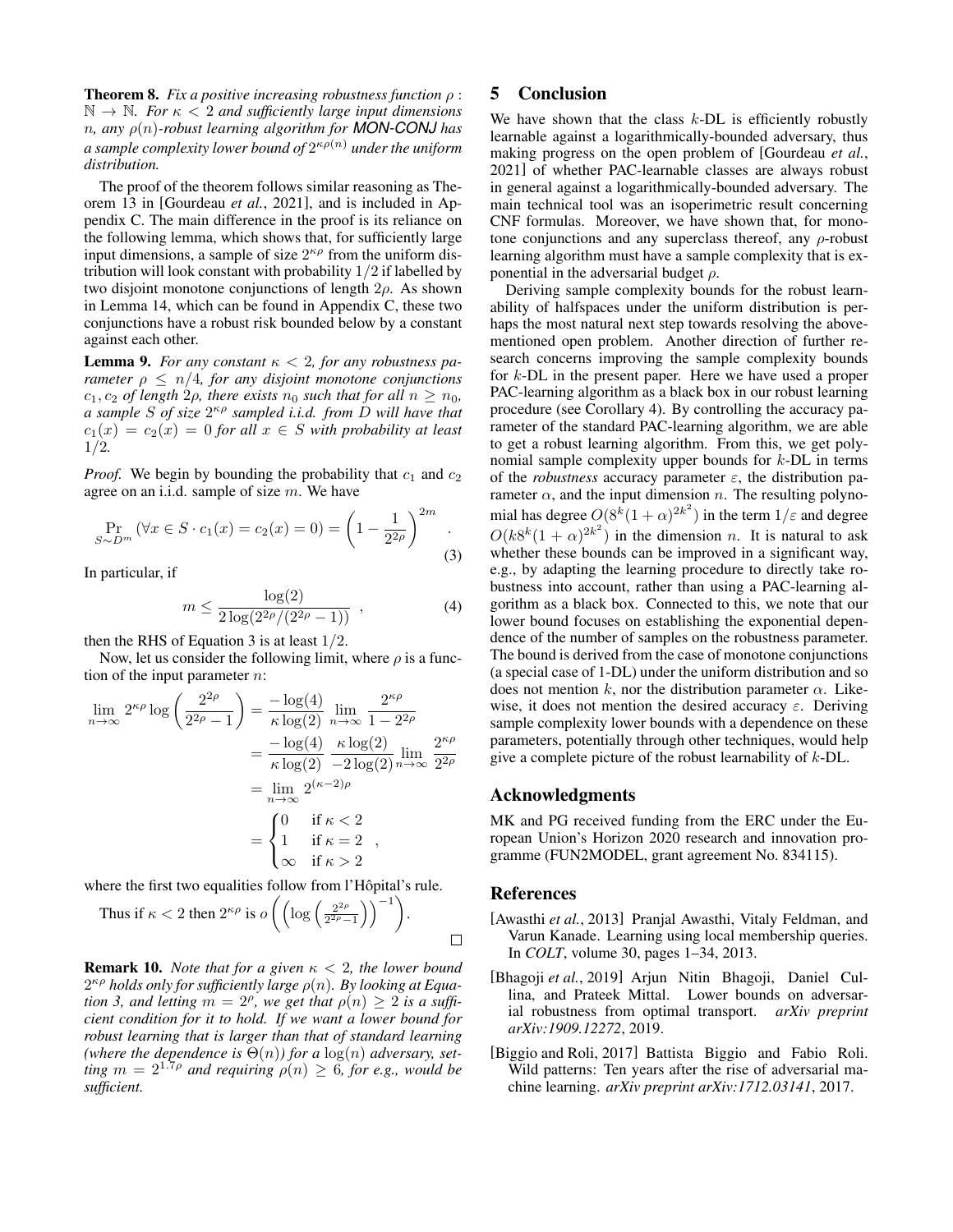- <span id="page-6-5"></span>[Biggio *et al.*, 2013] Battista Biggio, Igino Corona, Davide Maiorca, Blaine Nelson, Nedim Šrndić, Pavel Laskov, Giorgio Giacinto, and Fabio Roli. Evasion attacks against machine learning at test time. In *Joint European conference on machine learning and knowledge discovery in databases*, pages 387–402. Springer, 2013.
- <span id="page-6-8"></span>[Bubeck *et al.*, 2019] Sebastien Bubeck, Yin Tat Lee, Eric Price, and Ilya Razenshteyn. Adversarial examples from computational constraints. In *Proceedings of the 36th International Conference on Machine Learning*, volume 97 of *Proceedings of Machine Learning Research*, pages 831–840, Long Beach, California, USA, 09–15 Jun 2019. PMLR.
- <span id="page-6-1"></span>[Dalvi *et al.*, 2004] Nilesh Dalvi, Pedro Domingos, Sumit Sanghai, Deepak Verma, et al. Adversarial classification. In *Proceedings of the tenth ACM SIGKDD international conference on Knowledge discovery and data mining*, pages 99–108. ACM, 2004.
- <span id="page-6-7"></span>[Diochnos *et al.*, 2018] Dimitrios Diochnos, Saeed Mahloujifar, and Mohammad Mahmoody. Adversarial risk and robustness: General definitions and implications for the uniform distribution. In *Advances in Neural Information Processing Systems*, 2018.
- <span id="page-6-18"></span>[Diochnos *et al.*, 2019] Dimitrios I Diochnos, Saeed Mahloujifar, and Mohammad Mahmoody. Lower bounds for adversarially robust pac learning. *arXiv preprint arXiv:1906.05815*, 2019.
- <span id="page-6-19"></span>[Diochnos *et al.*, 2020] Dimitrios I. Diochnos, Saeed Mahloujifar, and Mohammad Mahmoody. Lower bounds for adversarially robust PAC learning under evasion and hybrid attacks. In *2020 19th IEEE International Conference on Machine Learning and Applications (ICMLA)*, pages 717–722, 2020.
- <span id="page-6-6"></span>[Dreossi *et al.*, 2019] Tommaso Dreossi, Shromona Ghosh, Alberto Sangiovanni-Vincentelli, and Sanjit A Seshia. A formalization of robustness for deep neural networks. *arXiv preprint arXiv:1903.10033*, 2019.
- <span id="page-6-11"></span>[Fawzi *et al.*, 2016] Alhussein Fawzi, Seyed-Mohsen Moosavi-Dezfooli, and Pascal Frossard. Robustness of classifiers: from adversarial to random noise. In *Advances in Neural Information Processing Systems*, pages 1632–1640, 2016.
- <span id="page-6-12"></span>[Fawzi *et al.*, 2018a] Alhussein Fawzi, Hamza Fawzi, and Omar Fawzi. Adversarial vulnerability for any classifier. *arXiv preprint arXiv:1802.08686*, 2018.
- <span id="page-6-13"></span>[Fawzi *et al.*, 2018b] Alhussein Fawzi, Omar Fawzi, and Pascal Frossard. Analysis of classifiers? robustness to adversarial perturbations. *Machine Learning*, 107(3):481– 508, 2018.
- <span id="page-6-23"></span>[Feige *et al.*, 2015] Uriel Feige, Yishay Mansour, and Robert Schapire. Learning and inference in the presence of corrupted inputs. In *Conference on Learning Theory*, pages 637–657, 2015.
- <span id="page-6-14"></span>[Gilmer *et al.*, 2018] Justin Gilmer, Luke Metz, Fartash Faghri, Samuel S Schoenholz, Maithra Raghu, Martin

Wattenberg, and Ian Goodfellow. Adversarial spheres. *arXiv preprint arXiv:1801.02774*, 2018.

- <span id="page-6-10"></span>[Gourdeau *et al.*, 2019] Pascale Gourdeau, Varun Kanade, Marta Kwiatkowska, and James Worrell. On the hardness of robust classification. In *Advances in Neural Information Processing Systems*, pages 7444–7453, 2019.
- <span id="page-6-0"></span>[Gourdeau *et al.*, 2021] Pascale Gourdeau, Varun Kanade, Marta Kwiatkowska, and James Worrell. On the hardness of robust classification. *Journal of Machine Learning Research*, 22, 2021.
- <span id="page-6-17"></span>[Ilyas *et al.*, 2019] Andrew Ilyas, Shibani Santurkar, Dimitris Tsipras, Logan Engstrom, Brandon Tran, and Aleksander Madry. Adversarial examples are not bugs, they are features. *arXiv preprint arXiv:1905.02175*, 2019.
- <span id="page-6-2"></span>[Lowd and Meek, 2005a] Daniel Lowd and Christopher Meek. Adversarial learning. In *Proceedings of the eleventh ACM SIGKDD international conference on Knowledge discovery in data mining*, pages 641–647. ACM, 2005.
- <span id="page-6-3"></span>[Lowd and Meek, 2005b] Daniel Lowd and Christopher Meek. Good word attacks on statistical spam filters. In *CEAS*, volume 2005, 2005.
- <span id="page-6-20"></span>[Mahloujifar and Mahmoody, 2019] Saeed Mahloujifar and Mohammad Mahmoody. Can adversarially robust learning leveragecomputational hardness? In *Algorithmic Learning Theory*, pages 581–609. PMLR, 2019.
- <span id="page-6-21"></span>[Mahloujifar *et al.*, 2019] Saeed Mahloujifar, Dimitrios I Diochnos, and Mohammad Mahmoody. The curse of concentration in robust learning: Evasion and poisoning attacks from concentration of measure. *AAAI Conference on Artificial Intelligence*, 2019.
- <span id="page-6-9"></span>[Montasser *et al.*, 2019] Omar Montasser, Steve Hanneke, and Nathan Srebro. Vc classes are adversarially robustly learnable, but only improperly. In *Conference on Learning Theory*, pages 2512–2530. PMLR, 2019.
- <span id="page-6-24"></span>[Rivest, 1987] Ronald L Rivest. Learning decision lists. *Machine learning*, 2(3):229–246, 1987.
- <span id="page-6-15"></span>[Shafahi *et al.*, 2018] Ali Shafahi, W Ronny Huang, Christoph Studer, Soheil Feizi, and Tom Goldstein. Are adversarial examples inevitable? *arXiv preprint arXiv:1809.02104*, 2018.
- <span id="page-6-4"></span>[Szegedy et al., 2013] Christian Szegedy, Wojciech Zaremba, Ilya Sutskever, Joan Bruna, Dumitru Erhan, Ian Goodfellow, and Rob Fergus. Intriguing properties of neural networks. In *International Conference on Learning Representations*, 2013.
- <span id="page-6-16"></span>[Tsipras *et al.*, 2019] Dimitris Tsipras, Shibani Santurkar, Logan Engstrom, Alexander Turner, and Aleksander Madry. Robustness may be at odds with accuracy. In *International Conference on Learning Representations*, 2019.
- <span id="page-6-22"></span>[Valiant, 1984] Leslie G Valiant. A theory of the learnable. In *Proceedings of the sixteenth annual ACM symposium on Theory of computing*, pages 436–445. ACM, 1984.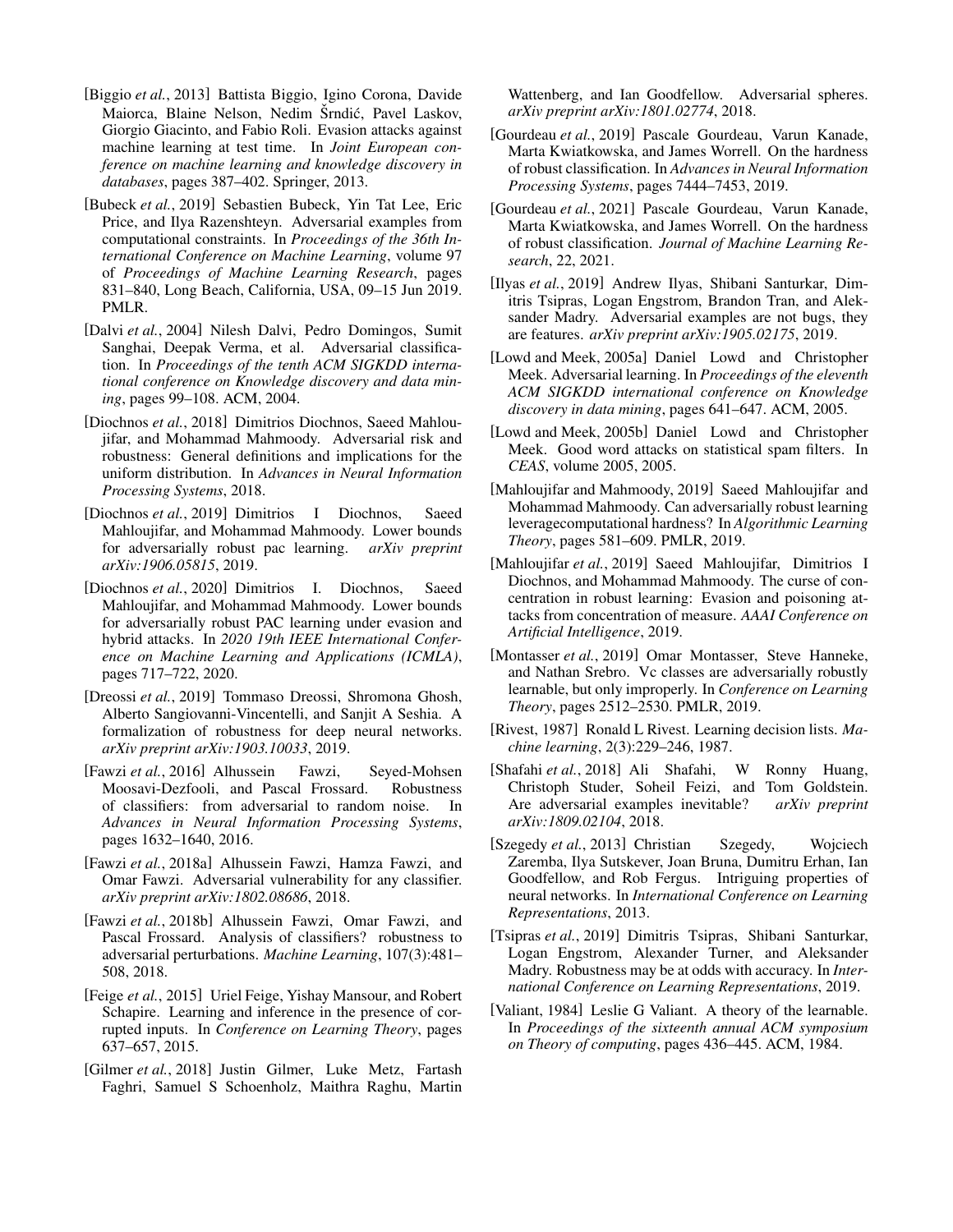# A Preliminaries

### <span id="page-7-0"></span>A.1 The PAC framework

We study the problem of robust classification in the realizable setting and where the input space is the Boolean cube  $\mathcal{X}_n =$  $\{0,1\}^n$ . For clarity, we first recall the definition of the PAC learning framework [\[Valiant, 1984\]](#page-6-22).

**Definition 11** (PAC Learning). Let  $C_n$  be a concept class *over*  $\mathcal{X}_n$  and let  $\mathcal{C} = \bigcup_{n \in \mathbb{N}} \mathcal{C}_n$ . We say that  $\mathcal{C}$  is PAC learnable using hypothesis class H *and sample complexity function*  $p(\cdot, \cdot, \cdot, \cdot)$  *if there exists an algorithm A that satisfies the following: for all*  $n \in \mathbb{N}$ *, for every*  $c \in \mathcal{C}_n$ *, for every* D *over*  $\mathcal{X}_n$ *, for every*  $0 < \epsilon < 1/2$  *and*  $0 < \delta < 1/2$ *, if whenever* A *is given access to*  $m > p(n, 1/\epsilon, 1/\delta, \text{size}(c))$  *examples drawn i.i.d. from* D *and labeled with* c*,* A *outputs a polynomially evaluatable*  $h \in \mathcal{H}$  *such that with probability at least*  $1 - \delta$ *,* 

$$
\Pr_{x \sim D} (c(x) \neq h(x)) \leq \epsilon .
$$

*We say that* C *is statistically efficiently PAC learnable if* p *is polynomial in*  $n, 1/\epsilon, 1/\delta$  *and size(c), and computationally efficiently PAC learnable if* A *runs in polynomial time in*  $n, 1/\epsilon, 1/\delta$  and size(c).

PAC learning is *distribution-free*, in the sense that no assumptions are made about the distribution from which the data comes from. The setting where  $C = H$  is called *proper learning*, and *improper learning* otherwise.

### <span id="page-7-1"></span>A.2 Monotone Conjunctions and k-CNF Formulas

A conjunction c over  $\{0,1\}^n$  can be represented a set of literals  $l_1, \ldots, l_k$ , where, for  $x \in \mathcal{X}_n$ ,  $c(x) = \bigwedge_{i=1}^k l_i$ . For example,  $c(x) = x_1 \wedge \overline{x_2} \wedge x_5$  is a conjunction. Monotone conjunctions are the subclass of conjunctions where negations are not allowed, i.e., all literals are of the form  $l_i = x_j$  for some  $j \in [n]$ .

A formula  $\varphi$  in the conjunctive normal form (CNF) is a conjunction of clauses, where each clause is itself a disjunction of literals. A k-CNF formula is a CNF formula where each clause contains at most  $k$  literals. For example,  $\varphi = (x_1 \vee x_2) \wedge (\bar{x_3} \vee x_4) \wedge \bar{x_5}$  is a 2-CNF.

### <span id="page-7-3"></span>A.3 Log-Lipschitz Distributions

Log-Lipschitz distributions have the following useful properties, which are stated in [\[Awasthi](#page-5-2) *et al.*, 2013] and whose proofs can be found in [\[Gourdeau](#page-6-10) *et al.*, 2019]:

Lemma 12. *Let* D *be an* α*-*log*-Lipschitz distribution over*  ${0,1}^n$ . Then the following hold:

*i.* For 
$$
b \in \{0, 1\}
$$
,  $\frac{1}{1+\alpha} \leq \Pr_{x \sim D} (x_i = b) \leq \frac{\alpha}{1+\alpha}$ .

- *ii. For any*  $S \subseteq [n]$ *, the marginal distribution*  $D_{\overline{S}}$  *is*  $\alpha$ -log-*Lipschitz, where*  $D_{\bar{S}}(y) = \sum_{y' \in \{0,1\}^S} D(yy')$ .
- *iii. For any*  $S \subseteq [n]$  *and for any property*  $\pi_S$  *that only depends on variables*  $x_S$ *, the marginal with respect to*  $\overline{S}$  *of the conditional distribution*  $(D|\pi_S)_{\bar{S}}$  *is*  $\alpha$ -log-*Lipschitz*.

*iv. For any* 
$$
S \subseteq [n]
$$
 *and*  $b_S \in \{0,1\}^S$ , *we have that*  $\left(\frac{1}{1+\alpha}\right)^{|S|} \le \Pr_{x \sim D} (x_i = b) \le \left(\frac{\alpha}{1+\alpha}\right)^{|S|}$ .

# <span id="page-7-2"></span>B Proof of Corollary [4](#page-2-1)

*Proof of Corollary [4.](#page-2-1)* Let A be the (proper) PAC-learning algorithm for k-DL as in [\[Rivest, 1987\]](#page-6-24), with sample complexity poly( $\cdot$ ). Fix the input dimension *n*, target concept *c* and distribution  $D \in \mathcal{D}_n$ , and let  $\rho = \log n$ . Fix the accuracy parameter  $0 < \varepsilon < 1/2$  and confidence parameter  $0 < \delta < 1/2$ and let  $\eta = 1/(1+\alpha)^k$ . Set

$$
\varepsilon_0 = C_1 \left( \frac{16\varepsilon}{e^4 n^{2k+2}} \right)^{C_2} \min \left\{ \left( \frac{16\varepsilon}{e^4 n^{2k+2}} \right)^{C_3}, n^{-C_4} \right\} ,
$$

where the constants are the ones derived in Theorem [3.](#page-2-2)

Let  $m = \lceil \text{poly}(n, 1/\delta, 1/\varepsilon_0) \rceil$ , and note that m is polynomial in n,  $1/\delta$  and  $1/\epsilon$ .

Let  $S \sim D^m$  and  $h = A(S)$ . Let the target and hypothesis be defined as the following decision lists:  $c =$  $((K_1, v_1), \ldots, (K_r, v_r))$  and  $h = ((K'_1, v'_1), \ldots, (K'_s, v'_s)),$ where the clauses  $K_i$  are conjunctions of k literals. Given  $i \in \{1, \ldots, r\}$  and  $j \in \{1, \ldots, s\}$ , define a k-CNF formula  $\varphi_{i,j}^{(c,h)}$  by writing

$$
\varphi_{i,j}^{(c,h)} = \neg K_1 \wedge \dots \wedge \neg K_{i-1} \wedge K_i \wedge \neg K_1' \wedge \dots \wedge \neg K_{j-1}' \wedge K_j'.
$$

Notice that the formula  $\varphi_{i,j}^{(c,h)}$  represents the set of inputs  $x \in \mathbb{R}$  $X$  that respectively activate vertex i in c and vertex j in h.

Since  $Pr_{x \sim D} (h(x) \neq c(x)) < \varepsilon_0$  with probability at least  $1 - \delta$ , any  $\varphi_{i,j}^{(c,h)}$  that leads to a misclassification must have  $\mathsf{S}_0(\varphi_{i,j}^{(c,h)}) \leq \varepsilon_0$ . But by Theorem [3,](#page-2-2)  $\mathsf{S}_{\log(n)}(\varphi_{i,j}^{(c,h)}) \leq$  $\frac{16\varepsilon}{e^4 n^{2k+2}}$  for all  $\varphi_{i,j}^{(c,h)}$  with probability at least  $1-\delta$ .

Hence the probability that a  $\rho$ -bounded adversary can make  $\varphi_{i,j}^{(c,d)}$  true is at most  $\frac{16\varepsilon}{e^4n^{2k+2}}$ . Taking a union bound over all possible choices of i and j (there are  $\sum_{i=1}^{k} {n \choose k} \leq k \left(\frac{en}{k}\right)^k$ possible clauses in  $k$ -decision lists, which gives us a crude estimate of  $k^2 \left(\frac{en}{k}\right)^{2k} \le \frac{e^4 n^{2k+2}}{16}$  choices of i and j) we conclude that  $R_{\log(n)}(h, c) < \varepsilon$ .

### <span id="page-7-4"></span>C Proof of Theorem [8](#page-5-4)

The proof of Theorem [8](#page-5-4) relies on the following lemmas:

<span id="page-7-6"></span>Lemma 13 (Lemma 6 in [\[Gourdeau](#page-6-0) *et al.*, 2021]). *Let*  $c_1, c_2 \in \{0, 1\}^{\mathcal{X}}$  and fix a distribution on X. Then for all  $h: \{0,1\}^n \to \{0,1\}$ 

$$
R_{\rho}(c_1, c_2) \le R_{\rho}(h, c_1) + R_{\rho}(h, c_2) .
$$

We then recall the following lemma from [\[Gourdeau](#page-6-0) *et al.*, [2021\]](#page-6-0), whose proof here makes the dependence on the adversarial budget  $\rho$  explicit.

<span id="page-7-5"></span>**Lemma 14.** *Under the uniform distribution, for any*  $n \in \mathbb{N}$ *, disjoint*  $c_1, c_2 \in \text{MON-CONJ}$  *of even length*  $3 \leq l \leq n/2$ *on*  $\{0,1\}$ <sup>*n'*</sup> and robustness parameter  $\rho = 1/2$ , we have that  $R_p(c_1, c_2)$  *is bounded below by a constant that can be made arbitrarily close to*  $\frac{1}{2}$  *as l (and thus*  $\rho$ *) increases.*